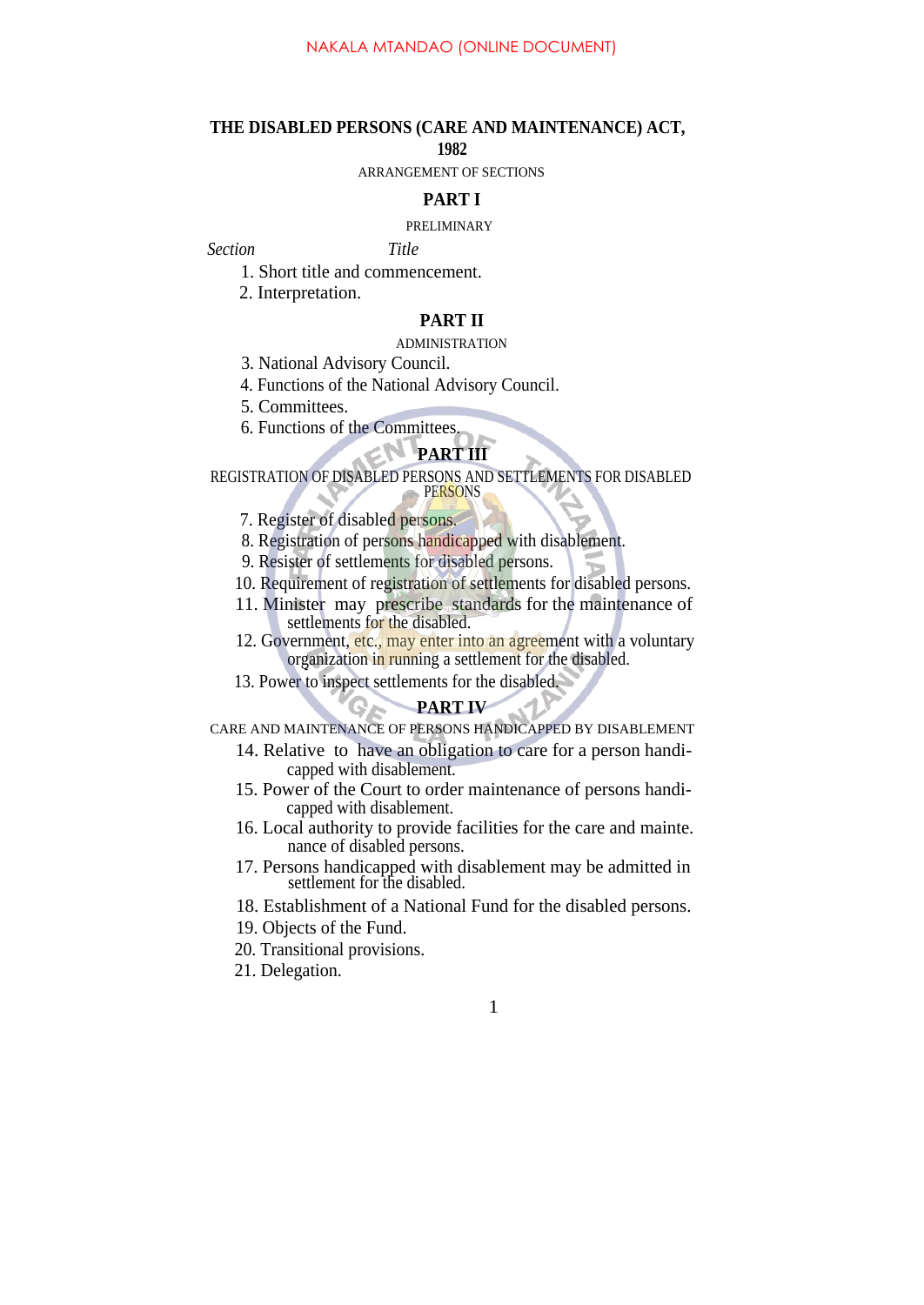## **THE UNITED REPUBLIC OF TANZANIA**



No. 3 OF 1982

**I ASSE** *K.* RMENT • ......... -

*President*

11TH.MARCH, 1982

An Act to provide for the Care and Maintenance of disabled persons and for purposes connected with those matters

[ ENACTED by the Parliament of the United Republic of Tanzania.

#### PART I

PRELIMINARY

1. This Act may be cited as the Disabled Persons (Care and Maintenance) Act, 1982 and shall come into operation on such day as the Minister may, by notice in the *Gazette,* appoint.

2. In this Act, unless the context otherwise requires-<br>Interpretation ''Commissioner" means the Commissioner of Social Welfare;

''disabled person" means a person who, on account of injury, old age, disease or congenital deformity, is substantially handicapped in, obtaining employment, or in undertaking work on his own account, of a kind which apart from that injury old age, disease or deformity would be suited to his age, experience and qualification, and-

- (a) the expression ''disablement" in relation to any person shall be construed accordingly;
- (b) for the purposes of the definitions contained in this paragraph, the expression ''disease" shall be construed as including a physical or mental conditions arising from imperfect development of any organ;

''local authority'' includes-

(a) an urban council established or deemed to have been established under the Urban Councils (Interim Provisions) Act, 1978; Acts, 1978

Short title and commencement

 $\Box$ 

No. 11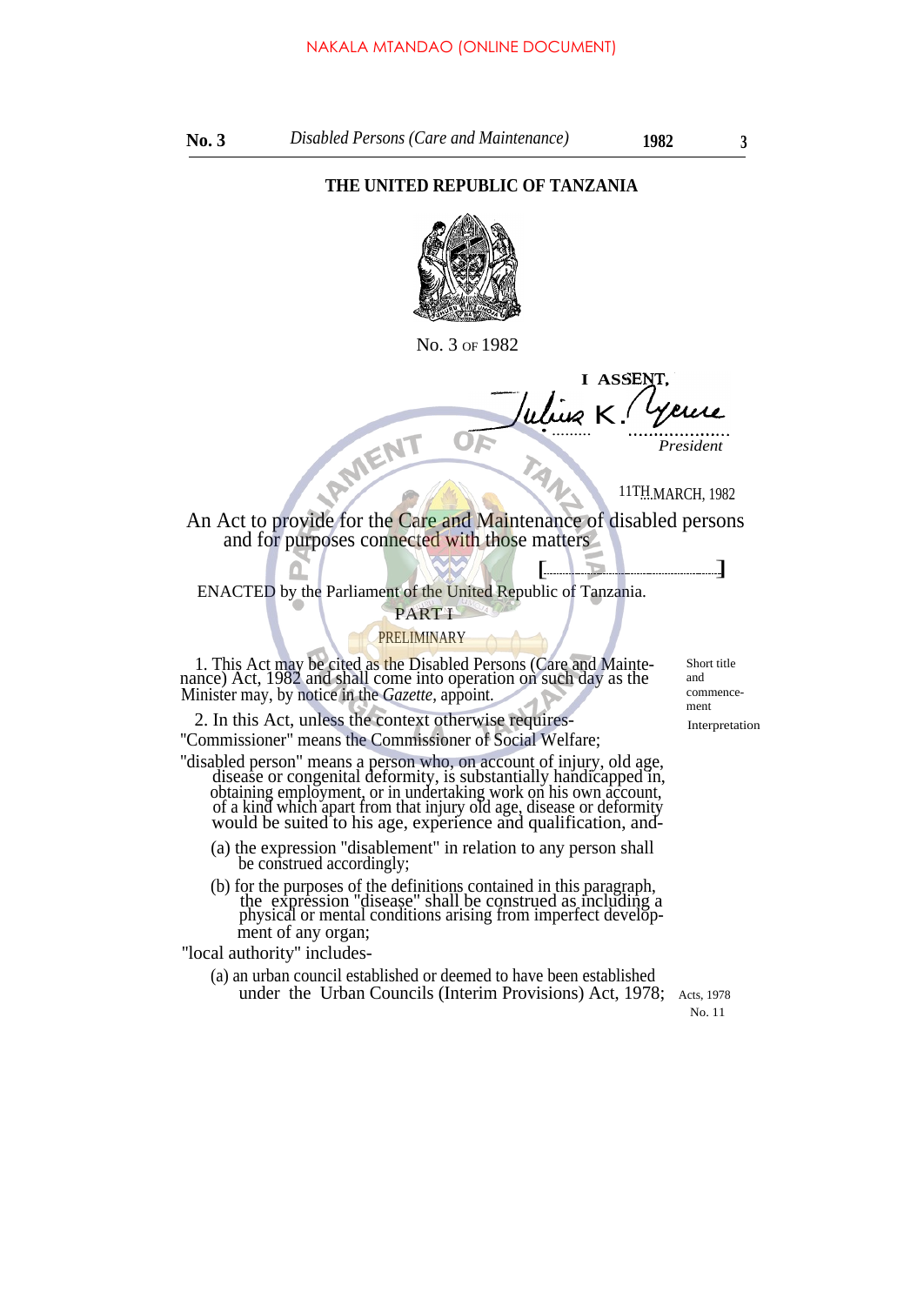- (b) a District Council established under the Decentralization of Acts, 1972 Government (interim Provisions) Act, 1972;
- (c) a Village and Ujamaa Villages (Registration, Designation and Acts, 1975<br>Administration) Act, 1975;<br>Administration) Act, 1975;
	- ''Minister'' means the Minister for the time being responsible for the social welfare of the disabled persons;
	- "relative'' the parents of the disabled person or the adult child of the disabled person and includes any person who, according to the customs of the people where the disabled person comes from, may be required to take care and maintain the disabled person.

## **PART II**

#### **ADMINISTRATION**

Disabled Persons (Employment) Act, 1982 shall exercise functions in

National **3.** The National Advisory Council established under section 4 of the Advisory Council

relation to this Act.

of the National Advisory Council

**Committees** 

Functions **4.** The functions of the National Advisory Council in relation to this Act, shall be to advise the Minister in matters relating to the care and maintenance of persons handicapped by disablement.

> **5.** The Committees established under section. 5 of the Disabled Persons (Employment) Act, 1982 shall exercise functions in relation to this Act.

of the

Functions **6.** The functions of the committees in relation to this Act, shall be to advise upon and report on any matter under this Act, submitted to it for that purpose by the Advisory Council, Commissioner or by the Minister.

## REGISTRATION OF DISABLED PERSONS AND SETTLEMENT FOR THE DISABLED PERSONS

**PART III**

Register of disabled persons

**7.**-(1) The Commissioner shall establish and maintain a register of disabled persons to be known as the Disabled Persons (Care and Maintenance) Register.

(2) The register shall be kept in such form, and entries in it and from it shall be made in such manner as the Commissioner may determine.

(3) A person whose name is for the time being in the register is in this Act referred to as a ''disabled person''.

No. 27

No. 24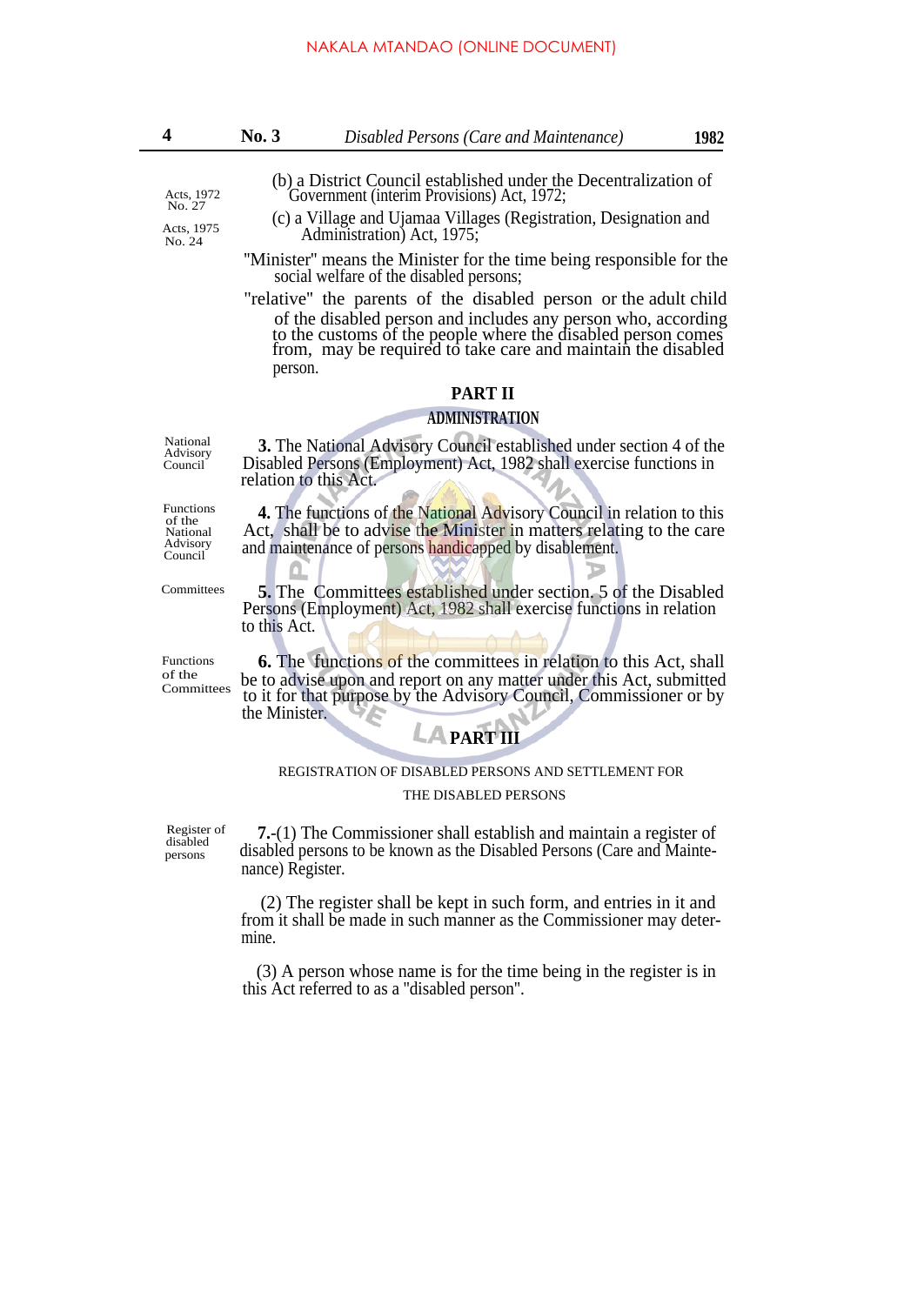**8.**-(1) Subject to the provisions of this section every disabled person shall be entitled to have his name entered in the Disabled Persons (Care and Maintenance) Register.

(2) The Minister may make regulations prescribing matters which are to constitute conditions of, or disqualifications from, the entry in the register of the names of any person, either generally or in particular circumstances.

(3) For the purpose of this section every local authority shall keep a record of all disabled persons who are ordinarily resident within their area of jurisdiction and shall forward a copy of the record to the Commissioner.

**9.**-(1) The Commissioner shall establish and maintain a register of settlements for disabled persons.

(2) The register shall be kept in such form as the Commissioner may determine.

**10.**-(1) No person or institution shall establish, operate, manage or maintain a settlement for the disabled persons unless the same has been registered.

(2) A person who, or institution which intends to establish, operate, manage or maintain a settlement for the disabled persons shall to the Commissioner for registration of such a settlement.

(3) On receipt of an application for registration of premises as a settlement for disabled persons he may cause an inspection to be made of the premises and if he is satisfied that the settlement conforms to the standard which may from time to time be prescribed by the Minister under section I 1, he may register the settlement.

**11.** The Minister may prescribe standards for the establishment and maintenance of settlements for the disabled persons.

**12.** The government or local authority which is maintaining a settlement for disabled persons may enter into an agreement with any institution or voluntary organization for the purpose of transferring the maintenance of such settlement from the department of government or local authority as the case may be, to the institution or voluntary organization, subject to any conditions which may be specified in that agreement.

**13.** The Commissioner or any person authorized by him in that behalf may enter any settlement for the disabled persons for the purpose of inspection,

Registration of person handicapped with disabled

Register of Settlement for person handicapped by disabled

Requirement of registration of settlement for disabled person

> Minister may prescribe standards for the maintenance of settlement for the disabled, etc. Government may enter into an agreement with a voluntary organization in running a settlement for disabled persons Power to inspect settlements for the disabled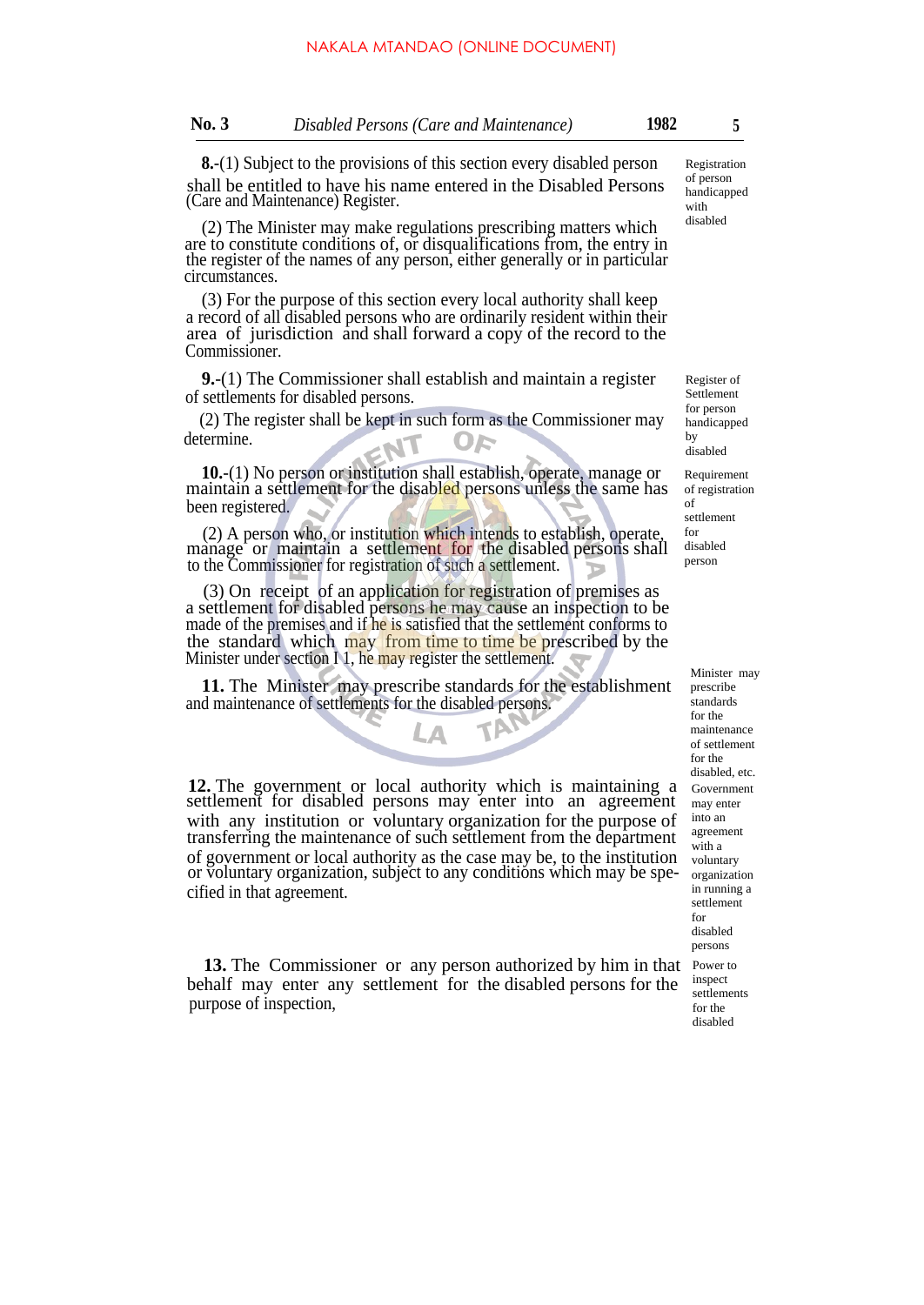## **PART IV**

#### CARE AND MAINTENANCE OF PERSONS HANDICAPPED By DISABLEMENT

Relative to have an obligation to care for a person handicapped by disablement

Power of the Court to order maintenance of person handicapped with disablement

Local autho. rity to provide facilities for the care and maintenance of disabled persons

> Disabled person may be admitted in a settlement for the disabled

**14.**-(1) Every relative of a disabled person shall have an obligation to care and provide for the maintenance of that disabled person, according to his means.

(2) Where there are more than one relatives of a disabled person;

all the relatives shall have the obligation to care and to provide for the maintenance of the disabled person.

**15.**-(l) Where it is established that a relative has been guilty of willful neglect to provide reasonable care and maintenance to a disabled person the court may, on the application of either the disabled person or the Commissioner, order that the relative make monthly payments towards the maintenance of that disabled person as the court may think just having regard to the means of the relative.

(2) The court shall have power from time to time by an order under this section to vary or discharge any previous order made in this regard.

(3) Where the court makes an order under subsection (1) of this section the court may, if it thinks fit order that the relative shall, to the satisfaction of the court, secure the monthly, payments to the relative who is disabled and may for that purposes give directions.

**16.**-(1) Every local authority shall, either alone or in collaboration with any person or institution, establish. operate, manage and maintain facilities for the care and maintenance of persons who are disabled.

(2) A local authority shall provide for the care and maintenance of every disabled person who has no relative who can provide for his care and maintenance and who is ordinarily resident in the area of its jurisdiction.

**17.**-(1) Without prejudice to the provisions of subsection (2) of section 16 where a disabled person with disablement has no relative who can provide for his care and maintenance or where, because of the special nature of his disability such a person must be admitted in a settlement for the disabled persons specially established to cater for such disability, be may, subject to the provisions of this Act, be admitted in a settlement for disabled persons, or a settlement which caters for special disability as the case may be.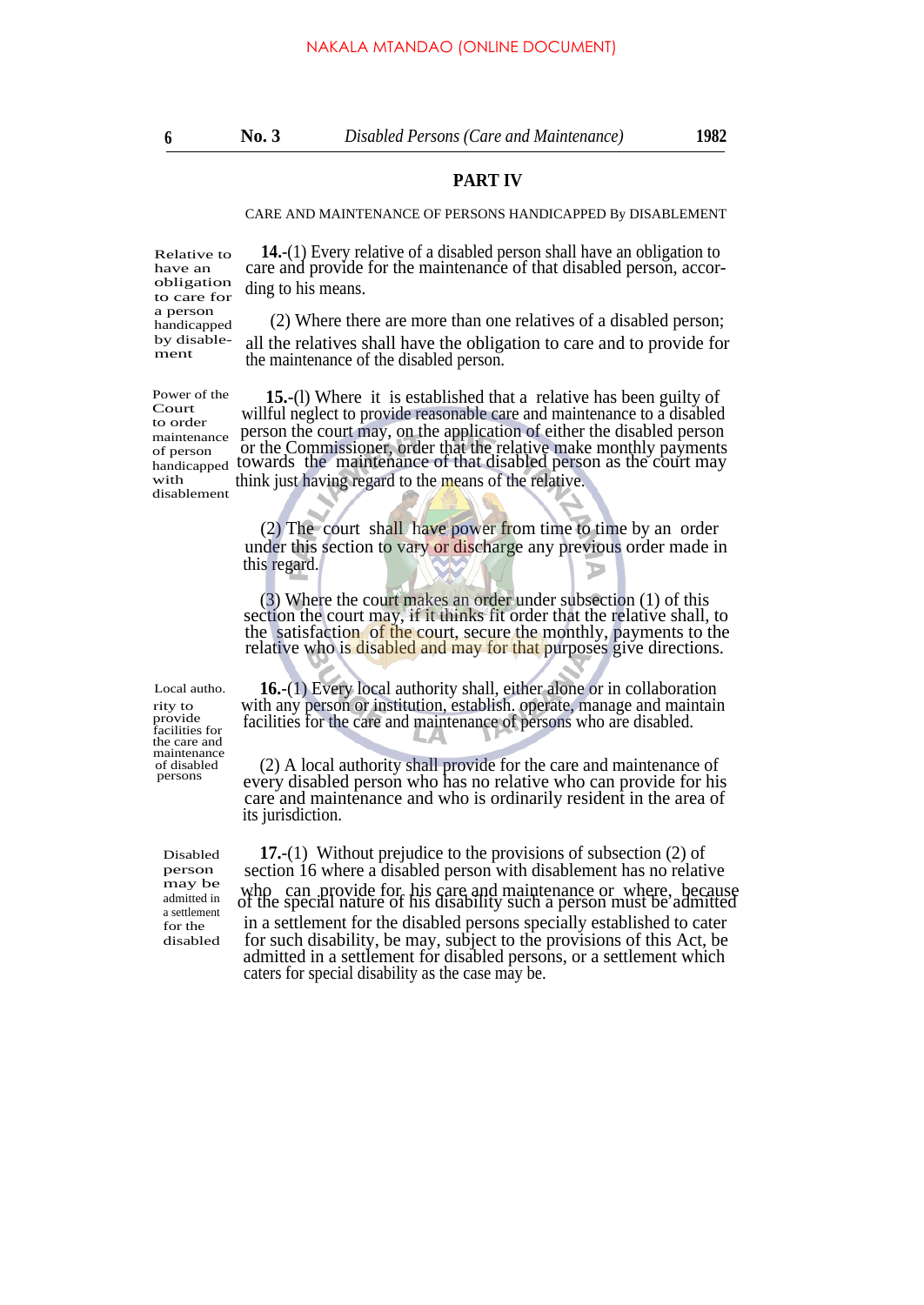(2) A disabled person to which subsection (1) refers, other than a person with a special disability as referred to in that subsection, shall apply to the district committee for consideration for admission in a settlement for disabled persons.

(3) The district committee shall consider every application made in pursuance to subsection (2) of this section and if it is satisfied-

- (a) that the person applying is a disabled within the meaning of this Act,
- (b) that the person applying has no relative who may provide for his care and maintenance; and
- (c) that owing to special circumstances the local authority in which he is ordinarily resident cannot facilitate for his care and maintenance,

may recommend that disabled person be admitted in a settlement for the disabled persons.

(4) The Minister may prescribe conditions for admission of disabled persons in settlement for the disabled persons.

**18.**-(1) There is hereby established a fund to be known as the National Fund for the Disabled Persons.

- (2) The Fund shall consist of-
- (a) such sums as may from time to time be set for that purposes by Parliament;
- (b) any further donations and voluntary contributions as may be made towards the Fund.

**19.** The objects of the Fund shall be-<br>(a) to provide for the maintanance education, housting advance the Fund

- (a) to provide for the maintenance, education, benefit or advance. ment of the disabled persons;
- (b) to provide assistance to any disabled persons;
- (c) to establish and maintain any settlements and other institutions for the disabled.
- (d) to provide financial assistants to voluntary or charitable organizations who arc engaged in providing for the welfare of disabled persons;
- (e) to be used for any other purpose which in the opinion of the Minister may be beneficial for the welfare of disabled persons.

**20.** The Minister may, within six months from the date of commence- Transitional ment of this Act, by order published in *Gazette,* make such transitional provisions which he may deem necessary to give effect or to enable affect to be given to the purposes and provisions of this Act.

Establishment of a National Fund for the Disabled

Þ

provision